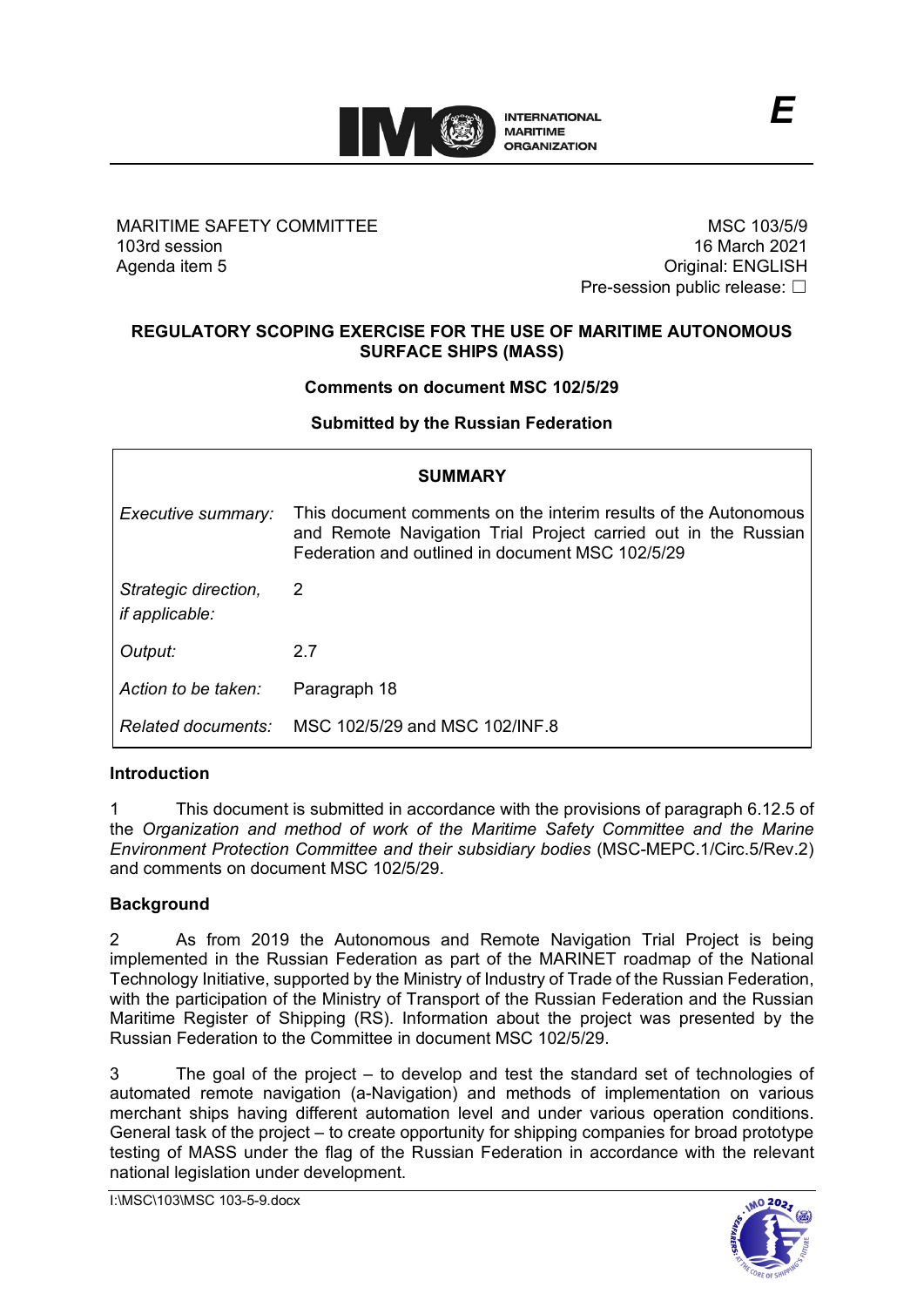4 By means of the present document, the Russian Federation informs the Committee on interim results of the project as prepared by the Centre for promotion of autonomous shipping technologies «MARINET RUT» created by the Russian University of Transport together with Sector-specific Centre MARINET in accordance with the Order of the Ministry of Transport of the Russian Federation. More detailed information on the project developments is available at website [www.a-nav.org](http://www.a-nav.org/)

# **Comments regarding the outcome of the project**

5 The time frame of the project outlined in document MSC 102/5/29 has been extended to six months due to the COVID-19 pandemic and related limitations for experts involved. As an example of the impact: as of 12 March 2021, on one of the ships involved (MV **Mikhail Ulyanov**) the connection of a-Navigation systems to the actuators of the ship has not been completed due to limitations related to the visit of a foreign engineer of company manufacturers of onboard systems. At the moment the time frame of the project is as follows:

- .1 development of basic solutions and linkage with national legislation (March 2019 – May 2020);
- .2 preliminary tests of systems on shore using dedicated simulators (June – August 2020);
- .3 manufacturing of experimental equipment and installation on board four ships (May - September 2020);
- .4 collection of field data from ships and analysis of systems operation without possibility to control the ships (from September 2020);
- .5 tests of automated and remote operation of ships under control of the crew and additional control by shipping company (from February 2021); and
- .6 demonstrational voyages with the participation of Russian government officials and representatives of international organizations (planned for April – June 2021).

6 By now stages 1-3 of the project have been successfully completed. From September 2020 data on systems performance during actual commercial operation of all ships is being collected and analysed (without a possibility to influence the work of operational devices). In February 2021 the trials continued with the phase of immediate control by a-Navigation systems of actuators on board under supervision of the persons in charge in the shipping companies and the crew when the autonomous regime is being activated during the agreed time frame.

7 A set of experimental systems is installed on board MV **Pola Anfisa**, a bulk carrier by "Pola Rise" shipping company, MV **Mikhail Ulyanov**, tanker by "SCF" shipping company and MV **Rabochaya**, a self-propelled barge by "Rosmorport" enterprise. Experimental remote control stations (RCS) are installed in the office of "Pola Rise" (connected to MV **Pola Anfisa**), "SCF" (connected to MV **Mikhail Ulyanov**) and on board of dredger "Redut" (connected to MV **Rabochaya**). Additional monitoring systems are installed in the offices of "Rosmorport" enterprise, company "Kronshtadt Technologies" (systems operator) and in the Ministry of Industry and Trade of the Russian Federation. The relevant structure is in the figure below.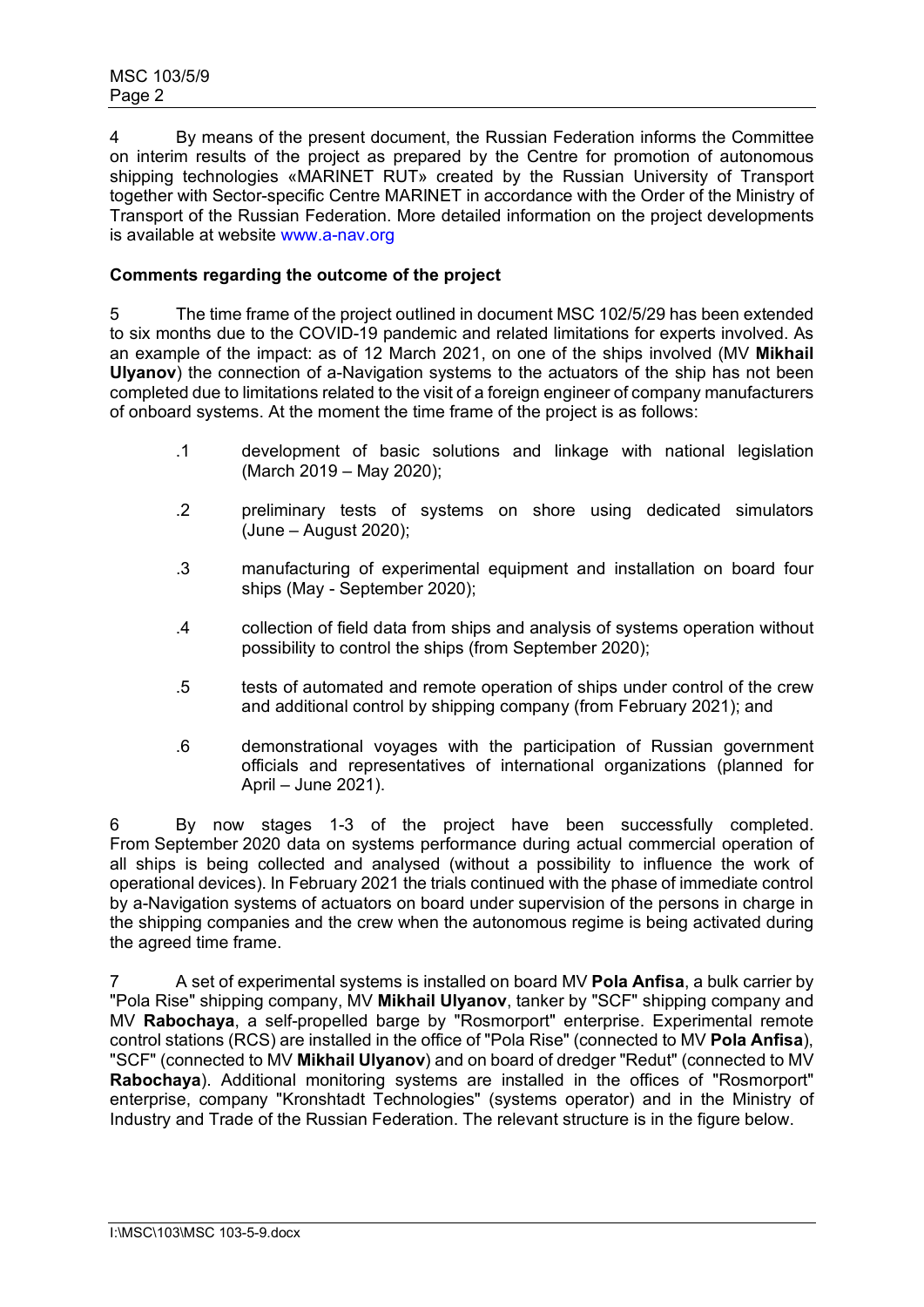

8 Experimental hardware on board has been developed and installed in accordance with the project documentation agreed by RS, surveyed by RS after installation and does not create safety risks or influence to other on board systems of ships. The connection to existing onboard systems was agreed with the systems manufacturers and shipowners, whilst the mechanical Mode Switch was installed on the connection line to actuators which provide physical link with ship bridge. In addition, a constant indication is available on board and in RCS regarding the status of mode switch and availability of a-Navigation systems.

9 With the participation of the Central Research Institute "KURS" in 2019, a risk analysis was performed related to the functioning of new systems and arrangement of trials, which was taken into account as part of systems requirements and trial programme. The trial programme provides full and constant control by ship's master during tests of automated and remote operation, immediate switch to normal operation in case of any errors or limitations: critical deterioration of weather conditions, intense shipping traffic, malfunctions on board etc.

10 On the basis of developed requirements to systems, results of preliminary onshore tests and analysis of systems operation on board in December 2020 the Russian Maritime Register of Shipping issued the Approval in Principle for systems of a-Navigation.

11 On the basis of this experience, when conducting MASS trials it is considered necessary to use simulators, as outlined in document MSC 102/INF.8, annex 4.1. That allows not only to reduce risks to safety of navigation but also to broaden the conditions of trials to include those which are not typical for real operational conditions. Thus in accordance with the Recommendations on application of COLREG 72 to autonomous ships, issued by the Federal Agency for Maritime and River Transport of the Russian Federation, Collision Avoidance Module contains 50 typical scenarios of passing, 15 of those did actually happen during real trials on three different ships throughout six months.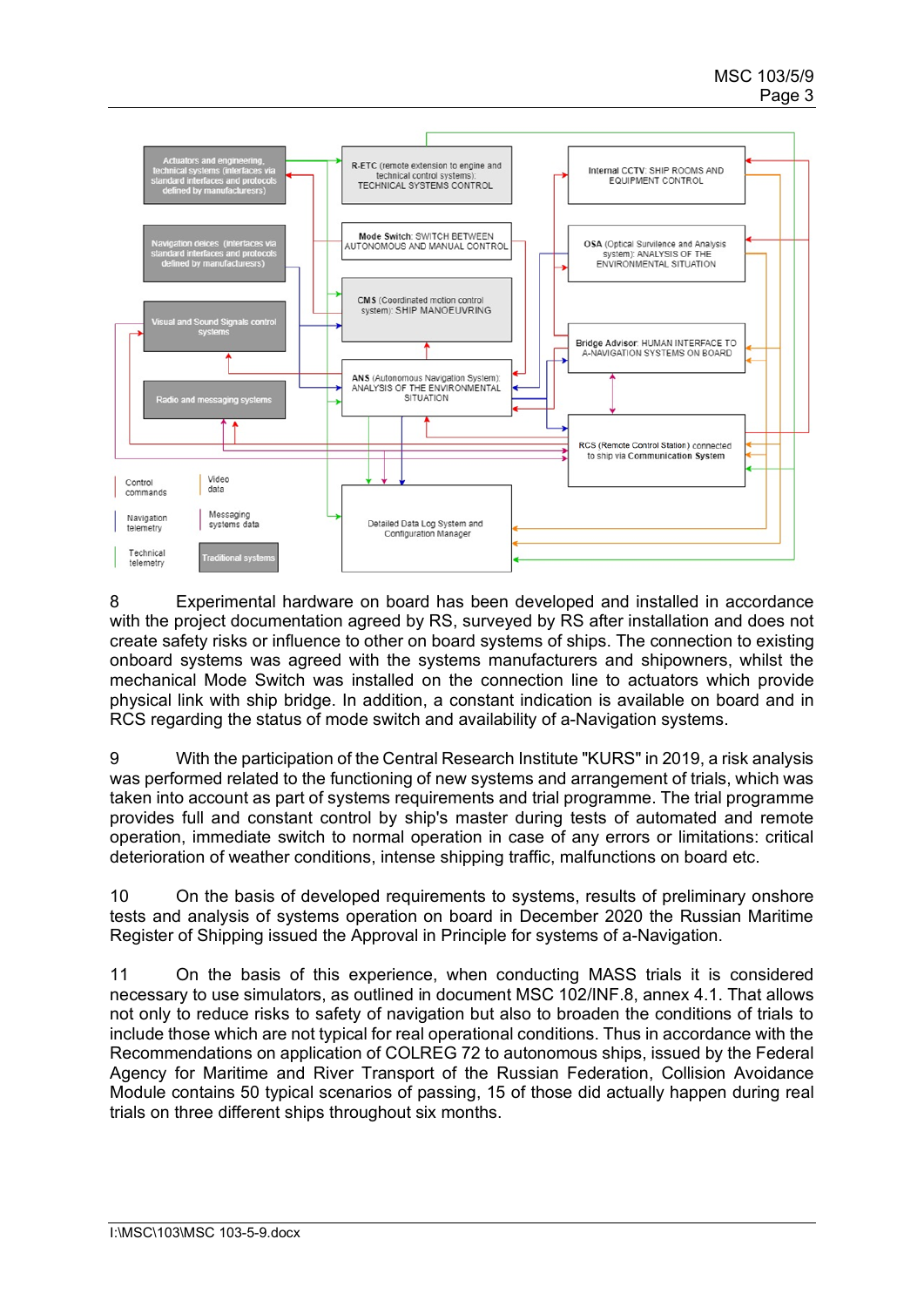12 The simulator used in the project includes the simulation of navigational conditions, onboard systems and RCS that allow to create various conditions and scenarios. At the same time an open platform of virtual modelling of autonomous navigation is being developed within MARINET, we plan to offer it to all interested parties in 2022 for development, testing and certification of a-Navigation tools.

13 We also use and consider it feasible to use the simulation technologies to build virtual models reflecting the situation on RCS as an additional instrument to increase situational awareness of remote operator. The use of virtual models on RCS on the basis of telemetric data specified particularly in guidelines on MASS by classification societies, the Russian Maritime Register of Shipping and DNV would allow to ensure equivalent level of oversight of situation around in bad visibility or limited capacity of communication channel between the MASS and RCS, for example in the Arctic with both possible bad visibility and unstable satellite communication.

14 Despite the fact that the priority of our systems is automated mode (both in terms of autonomous navigation system and optical analysis system), our approach provides permanent control by RSC operator with the possibility to engage in operation or call crew to come to the bridge. The capacity and stability of communication channels between MASS and RCS is of critical importance. Current technical arrangements imply:

- .1 allocated bandwidth of 256 kbit/s for two-way transmission of telemetric data including navigation and technical data;
- .2 additional bandwidth of up to 256 kbit/s for voice and radio communication of remote operator; and
- .3 additional bandwidth of not less than 1 mbit/s for transmission of visual data from ship to RCS.

Depending on the conditions and available speed of communication channel the operator may be able to choose one of three modes on display: high resolution with discrete frame transmission, streaming video of low quality or virtual model. The need to provide remote servicing of a-Navigation systems by IT experts should be taken into account, i.e. remote access and software update are intensive in terms of channel capacity.

15 To achieve the required level of accuracy of a-Navigation systems a substantial amount of field data is required to tune and teach the systems. After six months of testing on board three ships the existing level of automatic recognition by optic system of analysis (OSA) has allowed to identify seven types of objects on water, including ships (with accuracy up to 90%) and navigation lights (low accuracy so far). In a similar manner the autonomous navigation system (ANS) does not perform correctly in all cases the automatic assessment of navigational situation and calculation of collision avoidance manoeuvres. Systems are being updated consistently on the basis of data received during trials.

16 We did not manage to implement in OSA the automatic identification of distance using the laser rangers: acceptable results could be achieved with substantial increase of cost of the system which would not be affordable to the majority of shipping companies. That is why we are now elaborating the technology of using physical stereoscopic pairs together with smart recognition of objects.